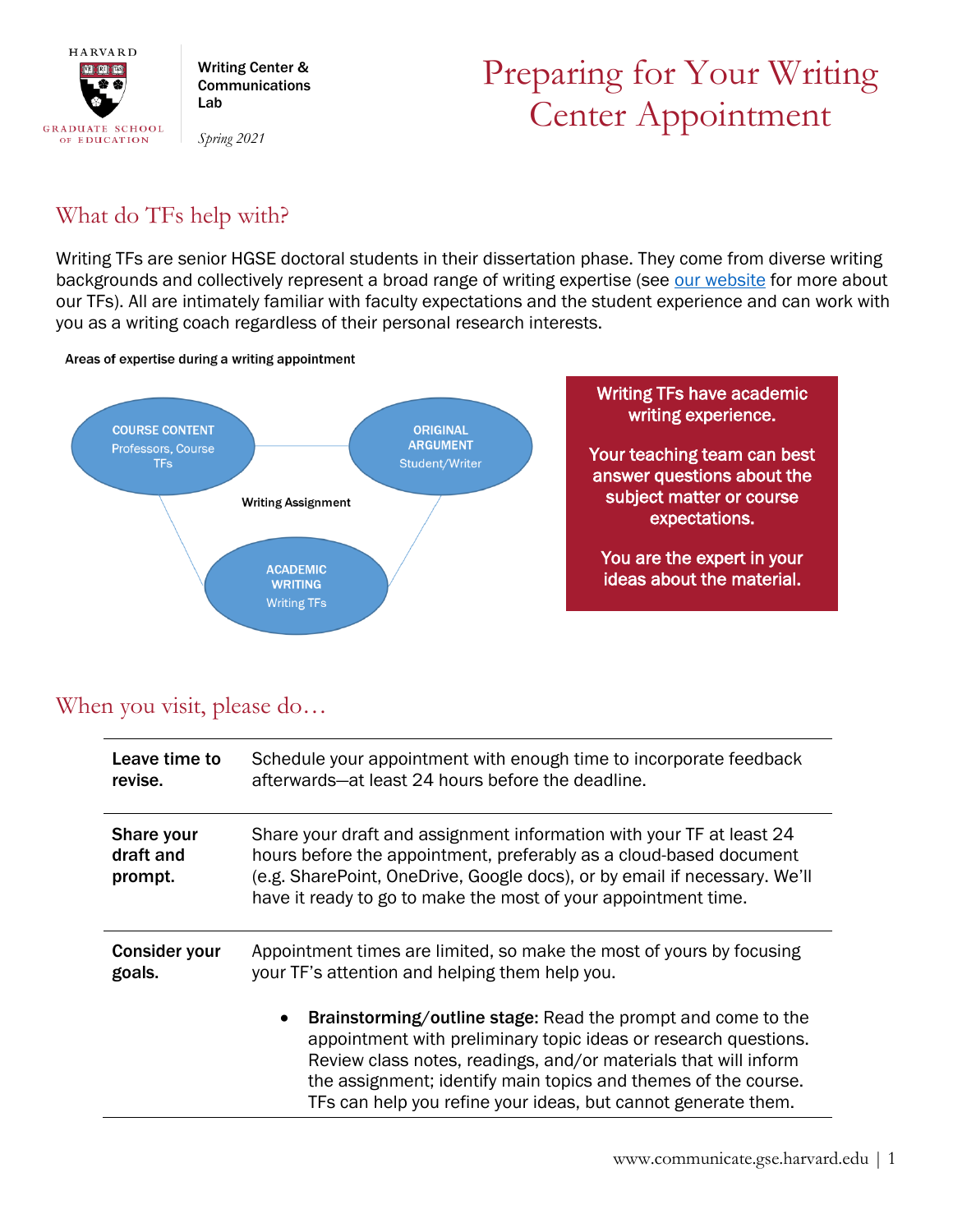Consider your goals. • Draft stage: What are your concerns about the paper? What would you like the TF to help you with? Are there certain sections that were challenging to write, or writing skills you'd like to develop?

For more on how to set writing goals, see below.

#### Please don't…

| Assume content<br>knowledge.     | All TFs have experience in writing and education research, but not<br>necessarily in the subject of your course, and they may not be familiar<br>with the content of your paper.                                               |
|----------------------------------|--------------------------------------------------------------------------------------------------------------------------------------------------------------------------------------------------------------------------------|
| Ask for<br>proofreading.         | If you're concerned about your language use, we have some<br>suggestions below.                                                                                                                                                |
| <b>Cancel without</b><br>notice. | Please do not ask your TF to delay, extend, or reschedule your<br>appointment time. You may cancel or reschedule through the website<br>up to 12 hours in advance. If you must cancel last-minute, notify your<br>TF by email. |
| Swap your spot.                  | TFs prepare to meet with you specifically, including reviewing your<br>intake form and getting your materials ready. Please don't offer your<br>appointment to another student.                                                |
| Bring a group.                   | We work best one-on-one.                                                                                                                                                                                                       |
| Bring two papers.                | We cannot address multiple assignments in one appointment.                                                                                                                                                                     |
| Double-book.                     | While you can make two appointments for different assignments in<br>one week, please do not make back-to-back appointments with the<br>same TF in one day.                                                                     |

#### Setting goals for an appointment

TFs can discuss any part of the writing process, such as structure, organization, argument, flow, analysis, using evidence, style, or techniques for revision, but you should come prepared with ideas about what you want to work on.

If you're not sure what to ask, you can:

- Describe what's been most challenging or worrisome about writing.
- Read the assignment prompt and/or rubric for criteria to focus on.